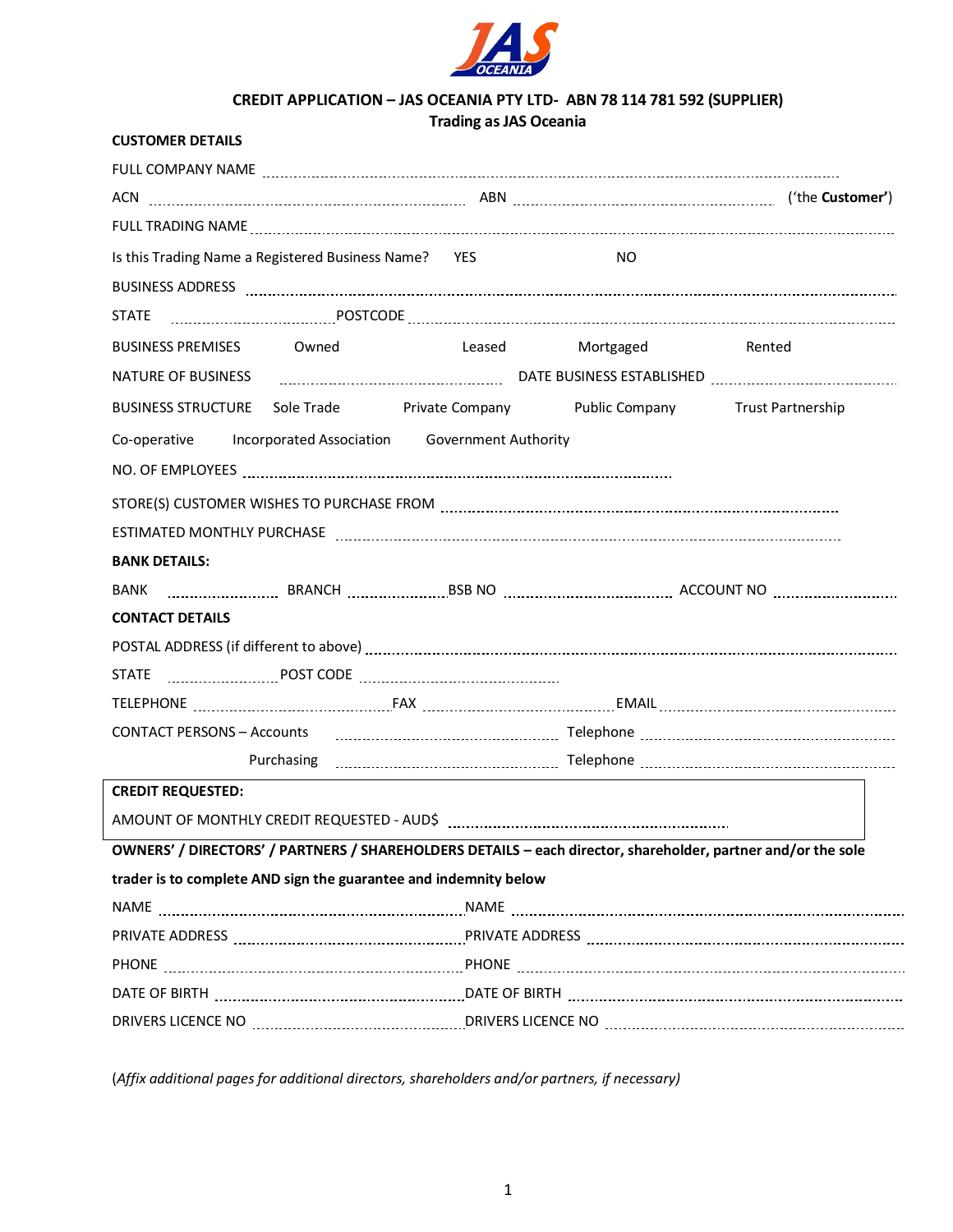## **INSOLVENCY**

| Has any director, shareholder, partner or owner been bankrupt or associated with an insolvent company? YES<br>NO. |  |  |  |  |
|-------------------------------------------------------------------------------------------------------------------|--|--|--|--|
|                                                                                                                   |  |  |  |  |
|                                                                                                                   |  |  |  |  |
| TRADING REFERENCES (Please provide the names, addresses and phone/fax numbers of four (4) current references.)    |  |  |  |  |
|                                                                                                                   |  |  |  |  |
|                                                                                                                   |  |  |  |  |
|                                                                                                                   |  |  |  |  |
|                                                                                                                   |  |  |  |  |
|                                                                                                                   |  |  |  |  |
|                                                                                                                   |  |  |  |  |
|                                                                                                                   |  |  |  |  |
| FAX NO                                                                                                            |  |  |  |  |
|                                                                                                                   |  |  |  |  |

## **CORPORATE TRUSTEE**

Where the Customer makes this application as a trustee, the T&Cs bind the Customer both personally and as trustee of any trusts of which the Customer is trustee and it represents and warrants that: it has the power and authority to make and execute this Credit Application and enter and comply with any resulting agreement with the Supplier and doing so is a valid exercise of its powers under the applicable Trust instrument for the benefit of the beneficiaries; it has a right to be fully indemnified out of the property of the Trust; all rights of indemnity which it now has or may have in the future against the property of the Trust have not been modified or excluded as a result of any act, matter or document made or executed by it or as a result of any breach of duty or in any other way; it has not released and shall not release in the future and shall not cause or permit to be released, lost or diminished in any manner whatsoever, any such rights of indemnity or any powers conferred under the applicable Trust instrument; it is not and has never been in default under the applicable Trust instrument; no action has been taken or proposed to terminate the Trust; the Supplier's rights under any agreement with the Customer rank in priority to the interests of the beneficiaries of the Trust. The preceding representations and warranties are also taken to be made (by reference to the then current circumstances) on the first day of every week after the date of this Credit Application.

| NAME OF TRUST      | DATE OF TRUST DEED            |
|--------------------|-------------------------------|
|                    |                               |
| NAME OF TRUSTEE    | NAME OF SETTLOR               |
|                    |                               |
| ADDRESS OF TRUSTEE | <b>BENEFICIARIES OF TRUST</b> |
|                    |                               |

The Customer:

- Warrants that the details provided in this Application are true and accurate in every particular and not misleading.
- Warrants that no information which would be material to any decision by the Supplier to grant, extend, renew or withhold credit has been withheld or omitted.
- If the Application is approved, agrees to be bound by the present standard Terms and Conditions, which the Customer warrants have been examined and accepted.
- Acknowledges and agrees that the Supplier has a legitimate purpose for requiring the information requested in the Application and that the Supplier relies upon the information to grant, extend or renew credit.

**THE CUSTOMER APPLIES FOR CREDIT.** I/We warrant that I am/we are authorised to sign this Credit Application on behalf of the Customer.

| SIGNATURE            | <b>SIGNATURE</b>     |
|----------------------|----------------------|
| NAME (Block letters) | NAME (Block letters) |
|                      |                      |
| <b>POSITION</b>      | <b>POSITION</b>      |
| <b>DATE</b>          | <b>DATE</b>          |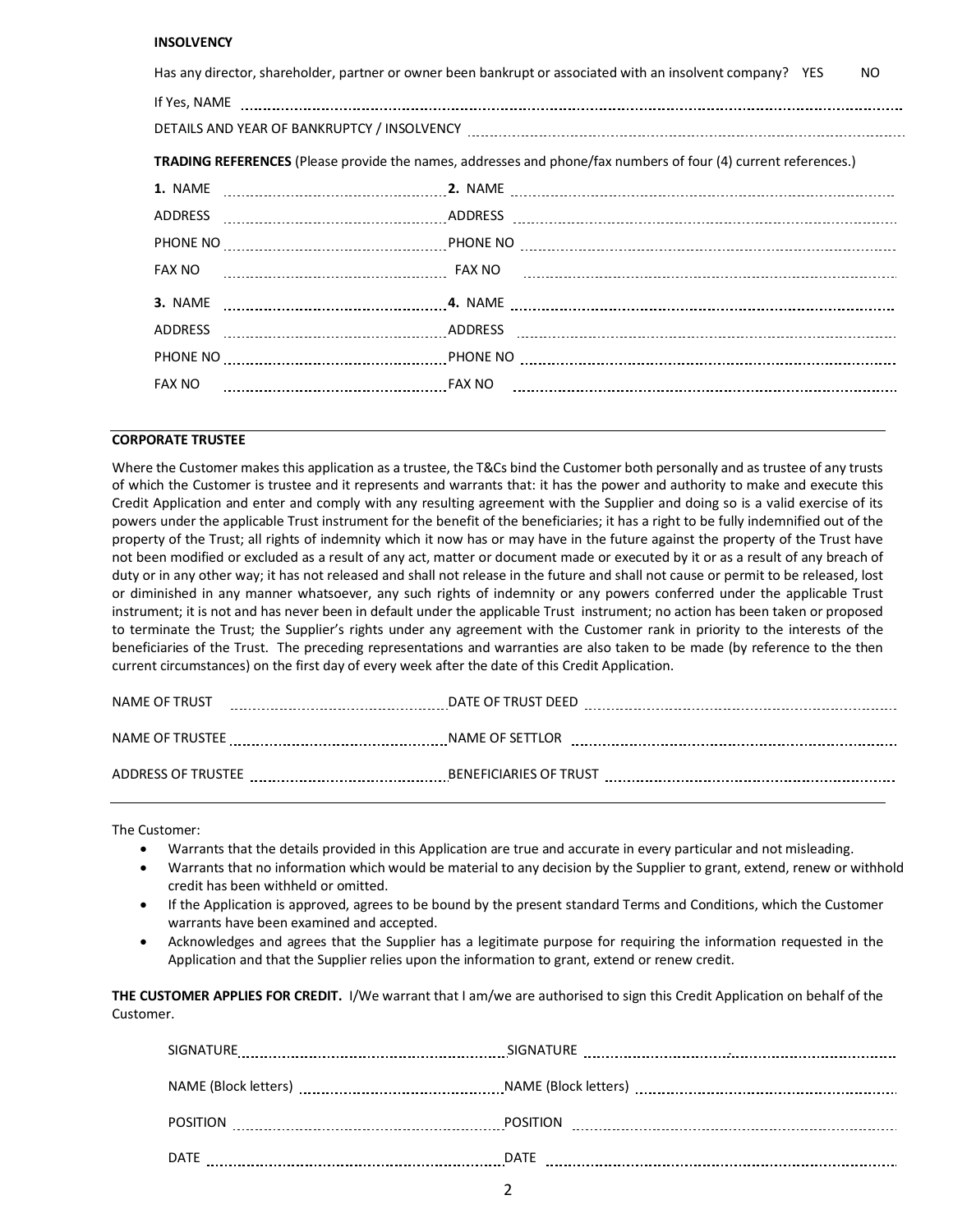### **GUARANTEE AND INDEMNITY**

I/We confirm that I/we have been provided with the Credit Application and the T&Cs applying between the Supplier and the Customer if the Customer's Application is approved and I/we have read and understood them. In consideration of the Supplier supplying goods on credit to the Customer on those T&Cs:

I/We unconditionally and irrevocably guarantee to the Supplier:

- (a) payment of any money due from the Customer (a reference to which includes their executors, administrators, successors, substitutes, including persons taking by novation, and assigns) to the Supplier in connection with the T&Cs, including in connection with transactions under them ("**Guaranteed Money**"); and
- (b) the Customer's compliance with the T&Cs and any other conditions of sale or credit.

If the Customer at any time fails to pay any money due to the Supplier on time and in accordance with the T&Cs, I/we will forthwith pay to the Supplier on demand from the Supplier all money due and payable by the Customer to the Supplier (whether or not demand has been made on the Customer). If the Customer at any time fails to comply otherwise with the T&Cs or other term or condition of sale or credit, I/we will comply with these obligations on demand from the Supplier (whether or not demand has been made on the Customer). Any demands may be made at any time and from time to time by the Supplier.

As a separate undertaking, I/we indemnify and hold harmless the Supplier against any liability or loss arising from, and any costs, charges or expenses incurred in connection with:

- (a) the Guaranteed Money not being recoverable from the Customer under the preceding paragraphs or from the Customer because of any circumstance whatsoever;
- (b) the Customer's failure to comply with the T&Cs and any other conditions of sale or credit; or
- (c) Any claim, demand or proceedings against the Supplier asserting that any payment made by the Customer is void, voidable or otherwise invalid for any reason (including pursuant to any provision of the Corporations Act 2001).

I/We agree that this Guarantee and Indemnity is a continuing Guarantee and Indemnity and extends to all of the Guaranteed Money and all of the Customer's obligations in connection with the T&Cs and any other conditions of sale on credit. I/We waive any right I/we have of first requiring the Supplier to commence proceedings or enforce any other right, against the Customer or any other person, before claiming from me/us under this Guarantee and Indemnity. I/We agree that this Guarantee and Indemnity will not be invalidated, released or discharged by any event which would or might so invalidate, release or discharge the Guarantee and Indemnity, including (but not limited to) the giving of time, the variation of the terms and conditions of credit or sale, the alteration of the composition of the Customer or the release of the Customer or any co-guarantor.

I/We hereby charge in favour of the Supplier as security for Customer's obligations to the Supplier all right title and interest in any land held now by the Guarantors alone or jointly with anyone or acquired by the Guarantors at any time hereafter. If the Customer or Guarantors default in payment of any Guaranteed Money or other amount owed to the Supplier, the Guarantors irrevocably authorise the Supplier to lodge a caveat against any dealings with any such property without notice.

I/We understand this Guarantee and Indemnity binds me/us personally and if there is more than one of us, it binds us jointly and each of us individually. I/We agree that time is of the essence in respect of any of my/our obligation to pay money under this Guarantee and Indemnity.

I/We agree that the Supplier may and I/We authorise the Supplier to obtain from a credit reporting agency a consumer credit report containing information about me/us for the purpose of assessing whether to accept me/us as a guarantor.

This Guarantee and Indemnity is governed by and interpreted according to the laws of Victoria and the Supplier and the Guarantor(s) consent and submit to the jurisdiction of the courts of Victoria. Notwithstanding that any provision of the Guarantee and Indemnity may prove to be illegal or unenforceable pursuant to any statute or rule of law or for any other reason that provision is deemed omitted without affecting the legality of the remaining provisions and the remaining provisions of the Guarantee and Indemnity shall continue in full force and effect.

**Each Guarantor acknowledges that they:**

**(a) have read and understood this Guarantee and Indemnity;** 

**(b) prior to executing this Guarantee and Indemnity, have had the opportunity to obtain independent legal and/or financial advice; and**

**(c) have made their own enquiries and are responsible for continuing to make their own enquiries as to the financial position of the Applicant and have not relied on any statement made by or on behalf the Supplier .**

| <b>SIGNATURE</b>  |                 |
|-------------------|-----------------|
| (Block letters)   | (Block letters) |
| WITNESS SIGNATURE |                 |
|                   |                 |
| DATE              | DATE            |

(*Affix additional pages for additional guarantors, if applicable)*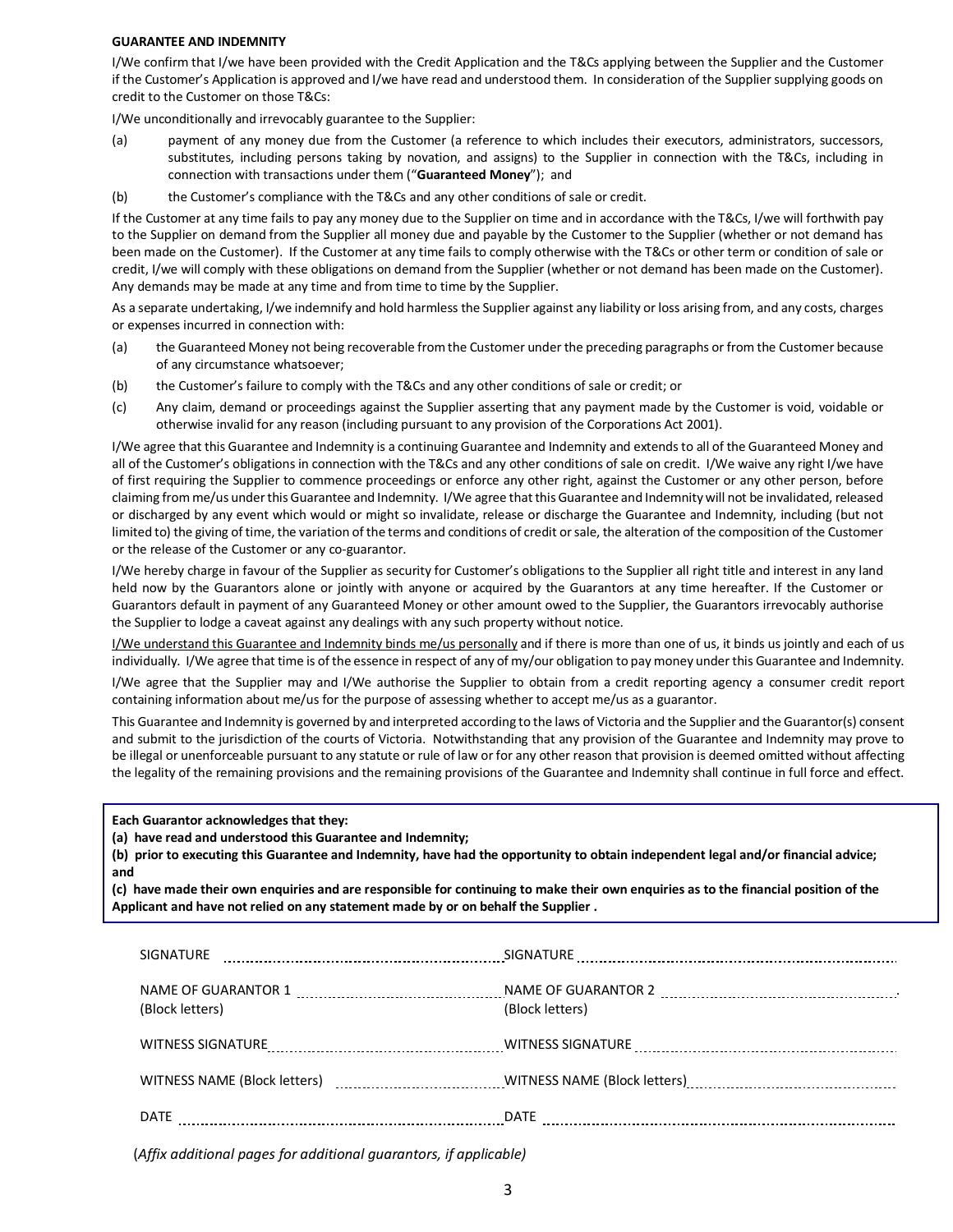#### **NATIONAL CREDIT CODE: DECLARATION OF PURPOSES FOR WHICH CREDIT PROVIDED**

The Applicant declares that the credit to be provided to it by the credit provider is to be applied wholly or predominantly for:

- business purposes; or
- investment purposes other than investment in residential property.

**IMPORTANT:** You should **only** sign this declaration if this credit/loan is wholly or predominantly for:

business purposes; or

investment purposes other than investment in residential property.

**BY SIGNING THIS DECLARATION YOU MAY LOSE YOUR PROTECTION UNDER THE NATIONAL CREDIT CODE.** 

**Signed** for the **Customer** by its authorised representative:

Signature Name

Title **Date of declaration** 

#### **ACKNOWLEDGEMENT AND AUTHORITY PURSUANT TO THE PRIVACY ACT 1988 (CTH)**

I/We understand that the Customer has applied to the Supplier for credit in relation to the supply of goods and services by the Supplier from time to time. I/We further acknowledge and understand that as the Customer or directors/partners/principal/ shareholder or guarantor of the Customer (as applicable), the Supplier may seek credit reporting information from a credit reporting body and credit information and credit eligibility information from other credit providers for any purpose associated with the Application or its enforcement.

Customer/I/we authorise the Supplier to:

- Disclose or seek personal information about Customer/me/us to or from credit reporting bodies, credit reference agencies, banks, trade referees or trade insurers.
- Disclose certain credit information concerning Customer's/my/our association with the credit application to a credit reporting body (pursuant to Section 21D of the Privacy Act or otherwise).
- Obtain from a credit reporting body credit reporting information about Customer/me/us.
- Obtain information about Customer's/my/our commercial activities or commercial credit worthiness from a business which provides information about commercial creditworthiness.
- Use or disclose such information for the purpose of assessing Customer's/my/our application for commercial credit or enforcing or collecting payments that are overdue in relation to the credit the subject of my/our application.

Customer/I/we further authorise the Supplier to seek and obtain from credit providers credit eligibility information about Customer/me/us for the purposes of assessing the application for credit, assisting in collecting payments that are overdue in relation to any credit, notifying other credit providers of a default by Customer/me/us, exchanging information with other credit providers as to the status of the Customer's loan where Customer/I/we are in default with other credit providers and assessing Customer/my/our credit worthiness. Customer/I/We understand this information can include any information about credit worthiness, credit standing, credit history or credit capacity that credit providers are allowed to give to or receive from each other under the Privacy Act or otherwise.

Customer/I/We agree that the information obtained by the Supplier may be used for any of the purposes referred to in this authority and to notify the Supplier's successor and assigns, the Supplier's financiers and/or any assignees or any lender to an assignee of the Supplier's interests in any Amount(s) Payable arising under the Terms and Conditions of trade between the Customer and the Supplier from time to time.

Customer/I/We agree that this Acknowledgment and Authority remains irrevocably in force until the credit the subject of the Customer's application is fully discharged.

I/We have read and understand this Acknowledgement and Authority, and duly authorise the Supplier to perform the actions described herein.

#### **Signed** for the **CUSTOMER** by:

| Signature                      | Name      |  |
|--------------------------------|-----------|--|
|                                |           |  |
|                                |           |  |
| Title                          | Date      |  |
|                                |           |  |
|                                |           |  |
| Signed for the GUARANTOR/S by: |           |  |
|                                |           |  |
|                                |           |  |
| Signature                      | Signature |  |
|                                |           |  |
|                                |           |  |
| Name                           | Name      |  |
|                                |           |  |
|                                |           |  |
| Date                           | Date      |  |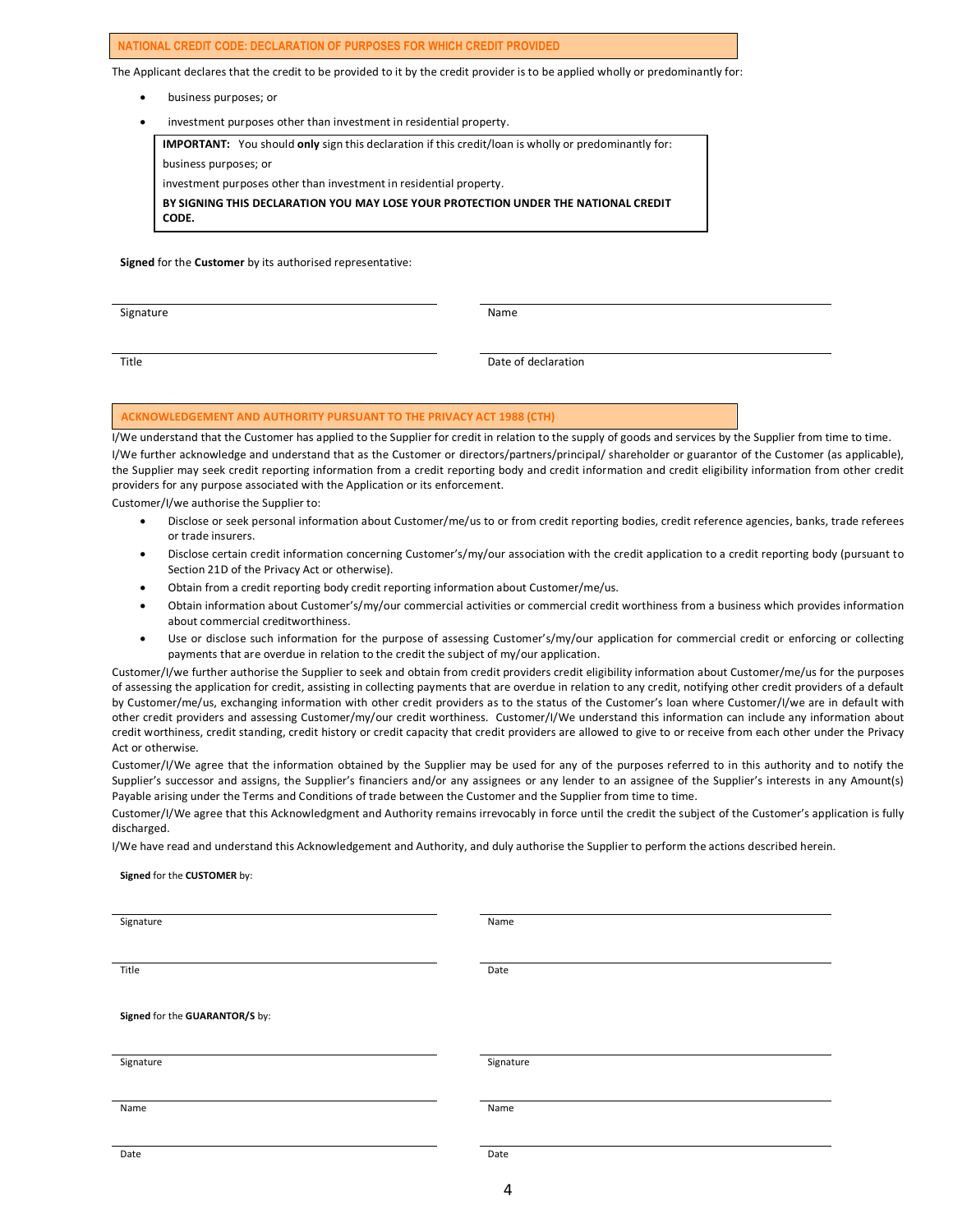# **SUPPLIER'S TERMS AND CONDITIONS (T&Cs)**

## 1. PRICES AND GST

All prices quoted are subject to change without prior notice and are exclusive of GST. Customer warrants that it is registered for GST and will notify the Supplier if it ceases to be so. Each amount payable by the Customer under these T&Cs in respect of a Taxable Supply by the Supplier is a GST exclusive amount and on receipt of a tax invoice the Customer must, in addition to that amount and at the same time, pay the GST payable in respect of that supply. "Taxable Supply" and "GST" have the meanings set out in the A New Tax System Goods and Products and Services) Act 1909 (Cth). This account may be subject to a monthly account fee as agreed.

2. CLAIMS AND RETURNS

No claims for shortage or damaged items will be recognised unless notified within seven (7) days from receipt of goods. Goods returned for credit will be subject to a handling charge as follows: 14-29 days - 10%. After 30 days - Nil Credit. All returns for credit are subject to substantiation to the Supplier's reasonable satisfaction and invoice numbers must be supplied before credit will be considered.

3. WITHDRAWAL, SUSPENSION AND VARIATION OF CREDIT

The Supplier may, at any time, without the need to provide a reason or incurring any liability to the Customer, vary, suspend (temporarily or indefinitely) or withdraw any credit granted to the Customer.

4. SUSPENSION AND CEASING OF SUPPLY

The Supplier may, at any time, at its complete discretion and without incurring any liability to the Customer, cease or suspend supply of any goods or services to the Customer or amend these T&Cs.

5. . CUSTOMER DEFAULT

Without limitation to the Supplier's rights, all amounts owing to the Supplier become immediately due and payable if Customer:

- (i) defaults in making prompt payment of any amount due to the Supplier or any of the Supplier's related bodies corporate (as that term is defined in the *Competition and Consumer Act 2010* (Cth)) under these T&C's or any other agreement or arrangement between the Customer; and the Supplier or any of the Supplier's related bodies corporate;
- (ii) becomes insolvent or bankrupt, commits an act of bankruptcy, convenes a meeting with its creditors, or enters into an arrangement with its creditors, or makes an assignment for the benefit of its creditors, or appoints a receiver, manager, liquidator (provisional or otherwise), ceases to carry on business, or is financially unable to pay its debts or meet its obligations under these T&Cs.
- 6. WARRANTY

To the extent permitted by law or expressly by these T&Cs, all warranties or guarantees whether express, implied, statutory or otherwise, relating in any way to the goods or the supply of goods are excluded.

7. LIABILITY

Where liability cannot be limited (under the Australian Consumer Law or otherwise), to the extent permitted by law, the Supplier's liability is limited as follows:

- (i) In respect of goods:
	- (a) If there is a major failure, the goods cannot be repaired or the Supplier has not responded within a reasonable time offering repair or replacement, a refund or replacement if the goods are rejected or payment of the reduction in value of the goods if the goods are not rejected; or
	- (b) If there is not a major failure, at the Supplier's election, replacement, repair or refund; and
- (ii) In respect of services:
	- (a) If there is a major failure, the problem cannot be fixed or the Supplier has not responded within a reasonable time, a refund if the contract is terminated or payment of difference between the value of the services provided compared to the price paid;

or

(b) If there is not a major failure, at the Supplier's election, a refund or a further service to rectify the problem.

**To the extent permitted by law, the Supplier is not liable to the Customer (under contract, negligence, indemnity or otherwise), and the Customer hereby releases the Supplier from any claim for, loss arising from business interruption, loss of actual or anticipated profit or revenue (whether arising at law as direct or indirect loss) or any consequential loss or damage, howsoever arising in respect to the supply of goods or services pursuant to these T&Cs or the Supplier's negligence, act or omission**.

8. PAYMENT TERMS

Trading terms are Net 30 days. Failure to adhere to these terms will result in the account becoming C.O.D., until such time as the account is paid in full. The Supplier reserves the right to determine when the account will be reopened. The Supplier is entitled to charge the Customer interest on amounts not paid within the credit period specified by the Supplier at a rate equivalent to 3% per annum above the business overdraft commercial Interest rate of the Supplier's principal bankers from the invoice date until payment of the debt.

9. APPLICATION OF MONIES RECEIVED:

If the Supplier receives or recovers money in respect of any debt of the Customer, the Supplier may use the money to pay off whichever debt or part of a debt the Supplier chooses and is not compelled to apply the money as directed by the Customer or any other person.

10. COSTS

Should payment remain outstanding beyond the Company's payment terms as outlined in Clause 8, the Customer is liable for all costs including legal costs (on a solicitor/own client basis) and mercantile agents' fees incurred by the Company in recovering the amount outstanding.

11. TRANSACTIONS

The Customer will be liable for all transactions and expenses involving the Customer's credit account including any fraudulent use of the account by the Customer, any person authorised by the Customer to use the account or the Customer's employees, agents or contractors.

12. RETENTION OF TITLE

The Supplier retains the title and ownership of goods, and Customer holds the goods as a bailee only, until Customer has paid all moneys owing to the Supplier in full. Risk passes to the Customer at the time of delivery. If the Customer defaults in payment, then without prejudice to the Supplier's other rights, the Customer expressly and irrevocably authorises the Supplier to enter and remain upon any premises occupied or used by the Customer without notice to recover possession of goods.

- 13. CHARGES AND PERSONAL PROPERTIES SECURITIES REGISTER
	- The Customer:
	- (iii) agrees that the retention of title contained in these T&Cs give rise to a "security interest" as defined in the Personal Properties Securities Act 2009 ("PPSA") in any of and all personal property (as defined in the PPSA) ("Personal Property") which is the subject matter of the credit application or these T&Cs;
	- (iv) charges all of its rights, property and undertaking of whatever kind and wherever situated, whether present or future including, without limitation, its capital and any interest in real property (both legal and beneficial, in freehold and leasehold land) (other than any Personal Property to which the PPSA applies) to the Supplier; and
	- (v) .agrees to mortgage all of its present and future interests in any real property to the Supplier,

as security for the performance of its obligations under the T&Cs including payment of goods.

The Customer must, within seven (7) days of request from the Supplier, do all things or execute or arrange execution of such documents as the Supplier requires to perfect or register any "security interest" under the PPSA, charge